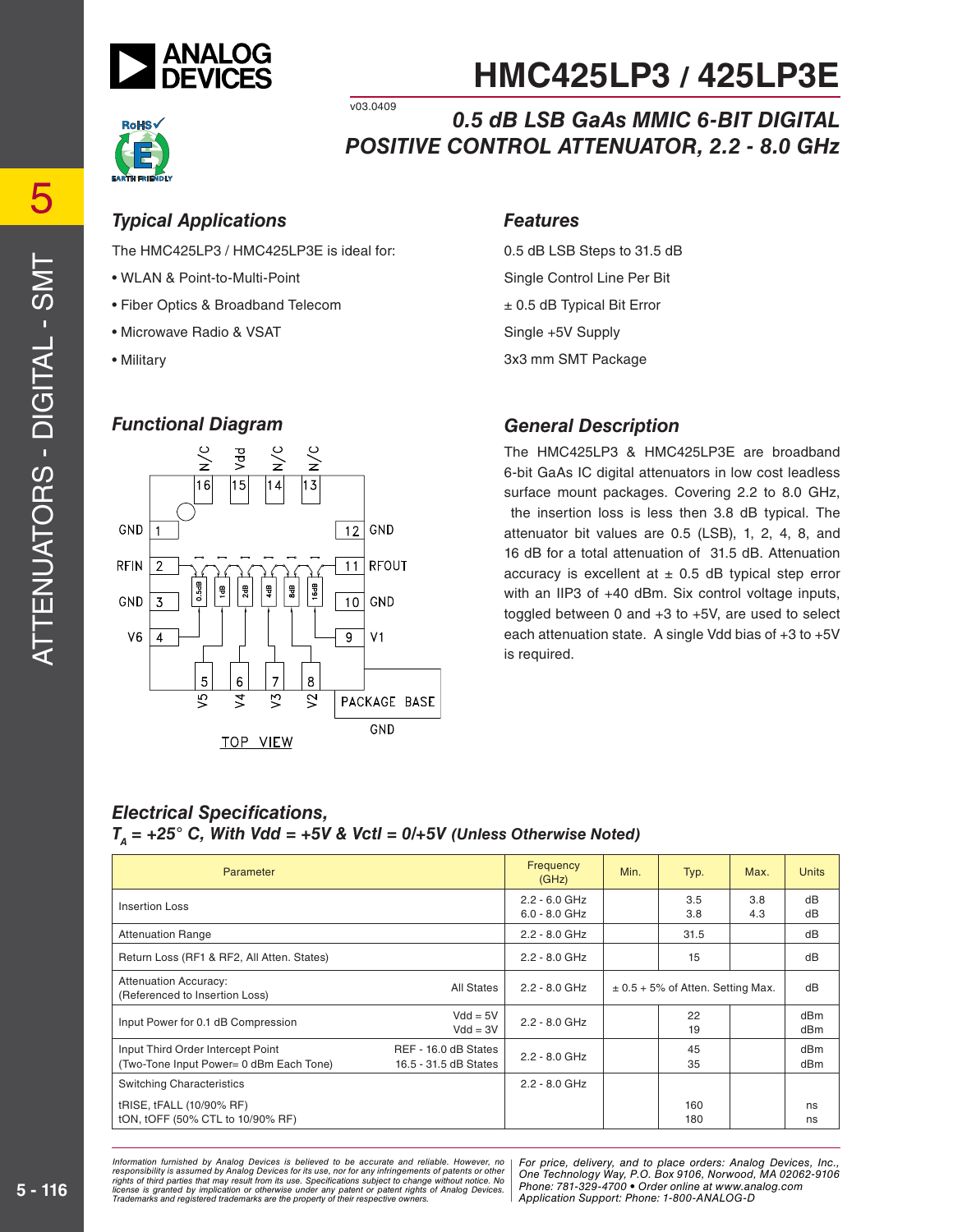# **HMC425\* PRODUCT PAGE QUICK LINKS**

**Last Content Update: 02/23/2017**

#### **[COMPARABLE PARTS](http://www.analog.com/parametricsearch/en/10685?doc=HMC425.pdf&p0=1&lsrc=pst)**

View a parametric search of comparable parts.

#### **[EVALUATION KITS](http://www.analog.com/hmc425/evalkits?doc=HMC425.pdf&p0=1&lsrc=ek)**

• HMC425LP3 Evaluation Board.

#### **[DOCUMENTATION](http://www.analog.com/hmc425/documentation?doc=HMC425.pdf&p0=1&lsrc=doc)**

#### **Data Sheet**

- HMC425 Die Datasheet
- HMC425LP3 Datasheet

#### **[TOOLS AND SIMULATIONS](http://www.analog.com/hmc425/tools?doc=HMC425.pdf&p0=1&lsrc=tools)**

- HMC425 Die S-Parameter
- HMC425LP3 S-Parameter

#### **[REFERENCE MATERIALS](http://www.analog.com/hmc425/referencematerials?doc=HMC425.pdf&p0=1&lsrc=rm)**

#### **Quality Documentation**

- Package/Assembly Qualification Test Report: 16L 3x3mm QFN Package (QTR: 11003 REV: 02)
- Package/Assembly Qualification Test Report: LP2, LP2C, LP3, LP3B, LP3C, LP3D, LP3F, LP3G (QTR: 2014-0364)
- Package/Assembly Qualification Test Report: Plastic Encapsulated QFN (QTR: 05006 REV: 02)
- Semiconductor Qualification Test Report: MESFET-F (QTR: 2013-00247)

#### **[DESIGN RESOURCES](http://www.analog.com/hmc425/designsources?doc=HMC425.pdf&p0=1&lsrc=dr)**

- HMC425 Material Declaration
- PCN-PDN Information
- Quality And Reliability
- Symbols and Footprints

### **[DISCUSSIONS](http://www.analog.com/hmc425/discussions?doc=HMC425.pdf&p0=1&lsrc=disc)**

View all HMC425 EngineerZone Discussions.

#### **[SAMPLE AND BUY](http://www.analog.com/hmc425/sampleandbuy?doc=HMC425.pdf&p0=1&lsrc=sb)**

Visit the product page to see pricing options.

#### **[TECHNICAL SUPPORT](http://www.analog.com/support/technical-support.html?doc=HMC425.pdf&p0=1&lsrc=techs)**

Submit a technical question or find your regional support number.

### **[DOCUMENT FEEDBACK](https://form.analog.com/Form_Pages/feedback/documentfeedback.aspx?doc=HMC425.pdf&product=HMC425&p0=1&lsrc=dfs)**

Submit feedback for this data sheet.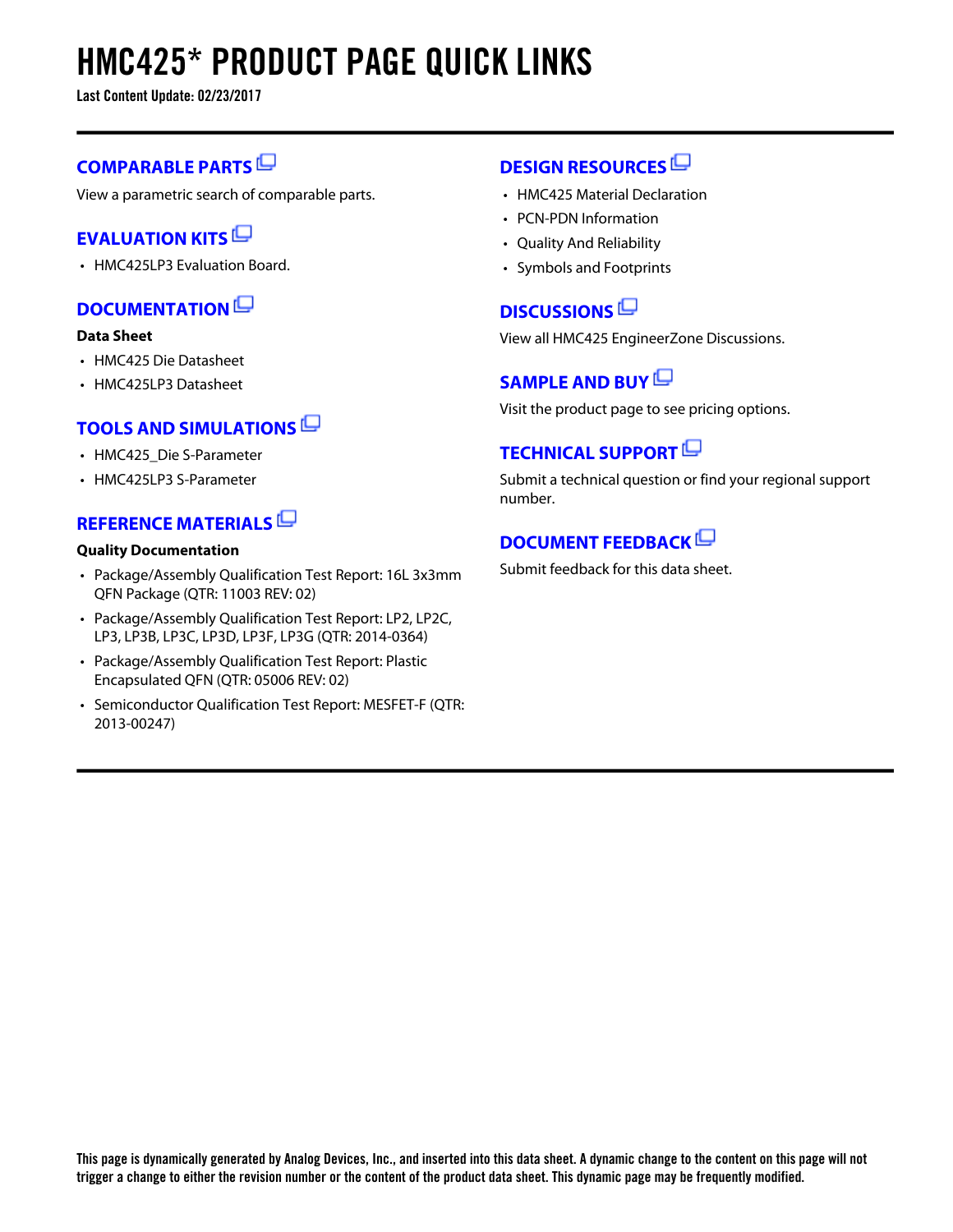



#### v03.0409 *0.5 dB LSB GaAs MMIC 6-BIT DIGITAL POSITIVE CONTROL ATTENUATOR, 2.2 - 8.0 GHz*



#### *Normalized Attenuation*

(Only Major States are Shown)







*Return Loss RF1, RF2*

(Only Major States are Shown) *Insertion Loss*



#### *Bit Error vs. Attenuation State*



#### *Relative Phase vs. Frequency*

(Only Major States are Shown)



5 ATTENUATORS - DIGITAL - SMT ATTENUATORS - DIGITAL - SMT

at may result from its use. Specifications subject to change without notice. No<br>polication or otherwise under any patent or patent rights of Analog Devices Phone: 781-329-4700 • Order online at www.a spective owners.  $\blacksquare$  Application S *Information furnished by Analog Devices is believed to be accurate and reliable. However, no*  responsibility is assumed by Analog Devices for its use, nor for any infringements of patents or other<br>rights of third parties that may result from its use. Specifications subject to change without notice. No<br>license is gr

ed by Analog Devices is believed to be accurate and reliable. However, no | For price, delivery, and to place orders: Analog Devices, Inc.,<br>umed by Analog Devices for its use, not for any infringements of patents or other *Phone: 781-329-4700 • Order online at www.analog.com Application Support: Phone: 1-800-ANALOG-D*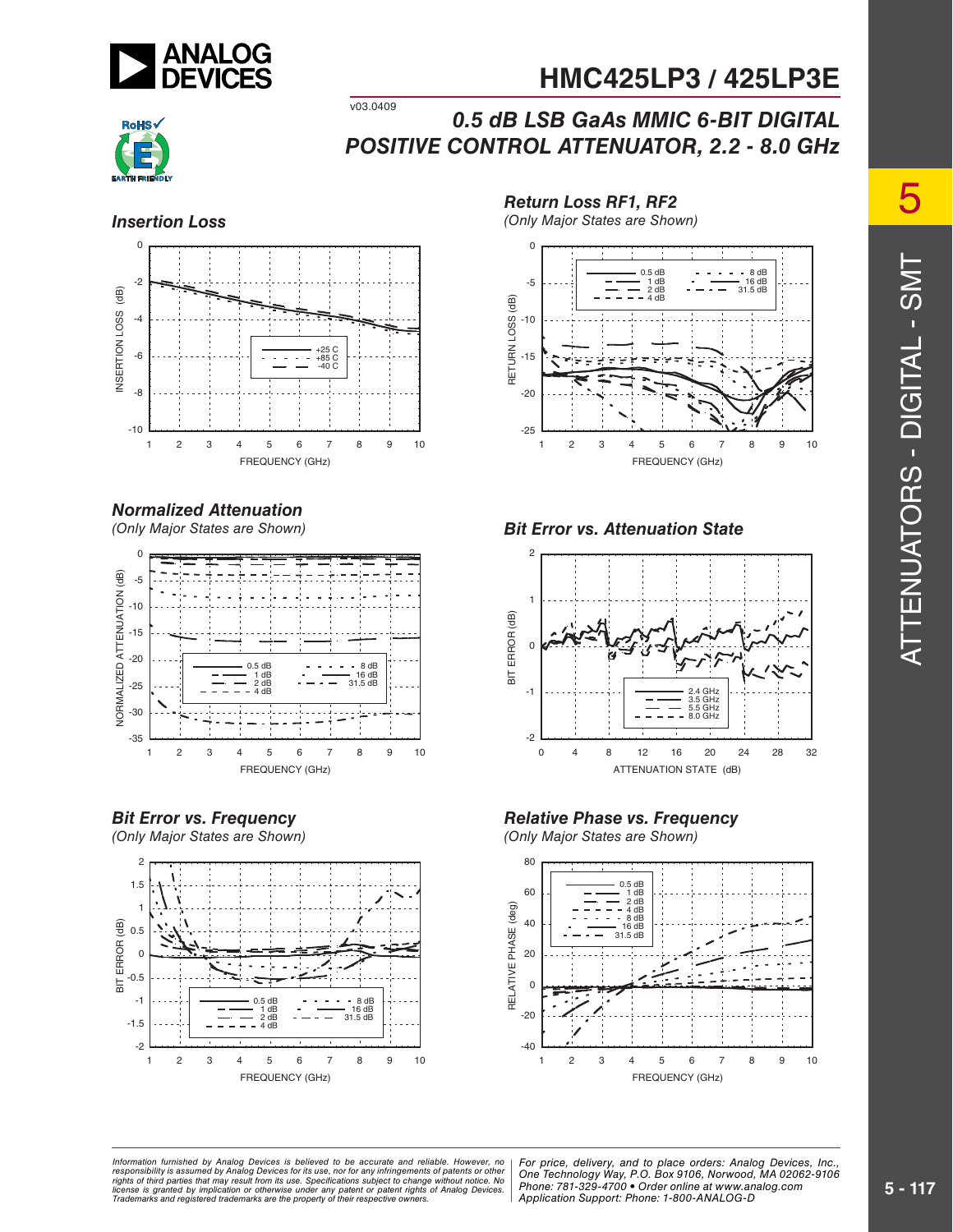



v03.0409 *0.5 dB LSB GaAs MMIC 6-BIT DIGITAL POSITIVE CONTROL ATTENUATOR, 2.2 - 8.0 GHz*

*Worst Case Step Error Between Successive Attenuation States*



#### *Bias Voltage & Current*

| Vdd Range = $3.0$ to $+5.0$ Vdc |                         |  |
|---------------------------------|-------------------------|--|
| Vdd<br>(VDC)                    | Idd (Typ.)<br>$(\mu A)$ |  |
| $+3.0$                          | 10                      |  |
| $+5.0$                          | 30                      |  |

#### *Control Voltage*

| <b>State</b>               | <b>Bias Condition</b>      |
|----------------------------|----------------------------|
| Low                        | 0 to 0.2V @ 10 uA Typ.     |
| High                       | Vdd $\pm$ 0.2V @ 5 uA Typ. |
| Note: $Vdd = +3V$ to $+5V$ |                            |

#### *Truth Table*

| <b>Control Voltage Input</b>                                                                                            |                        |                        |                        |                        | Attenua-                |                                |
|-------------------------------------------------------------------------------------------------------------------------|------------------------|------------------------|------------------------|------------------------|-------------------------|--------------------------------|
| V <sub>1</sub><br>16dB                                                                                                  | V <sub>2</sub><br>8 dB | V <sub>3</sub><br>4 dB | V <sub>4</sub><br>2 dB | V <sub>5</sub><br>1 dB | V <sub>6</sub><br>0.5dB | tion State<br><b>RF1 - RF2</b> |
| High                                                                                                                    | High                   | High                   | High                   | High                   | High                    | Reference<br>I.L.              |
| High                                                                                                                    | High                   | High                   | High                   | High                   | Low                     | $0.5$ dB                       |
| High                                                                                                                    | High                   | High                   | High                   | Low                    | High                    | 1 dB                           |
| High                                                                                                                    | High                   | High                   | Low                    | High                   | High                    | 2 dB                           |
| High                                                                                                                    | High                   | Low                    | High                   | High                   | High                    | 4 dB                           |
| High                                                                                                                    | Low                    | High                   | High                   | High                   | High                    | 8 dB                           |
| Low                                                                                                                     | High                   | High                   | High                   | High                   | High                    | 16dB                           |
| Low                                                                                                                     | Low                    | Low                    | Low                    | Low                    | Low                     | 31.5 dB                        |
| Any combination of the above states will provide an attenuation<br>approximately equal to the sum of the bits selected. |                        |                        |                        |                        |                         |                                |

ed by Analog Devices is believed to be accurate and reliable. However, no [For price, delivery, and to place orders: Analog<br>umed by Analog Devices for its use nor for any infringements of patents or other [One Technologu W at may result from its use. Specifications subject to change without notice. No<br>polication or otherwise under any patent or patent rights of Analog Devices Phone: 781-329-4700 • Order online at www.a spective owners.  $\blacksquare$  Application S Information furnished by Analog Devices is believed to be accurate and reliable. However, no<br>responsibility is assumed by Analog Devices for its use, nor for any infringements of patents or other<br>rights of third parties th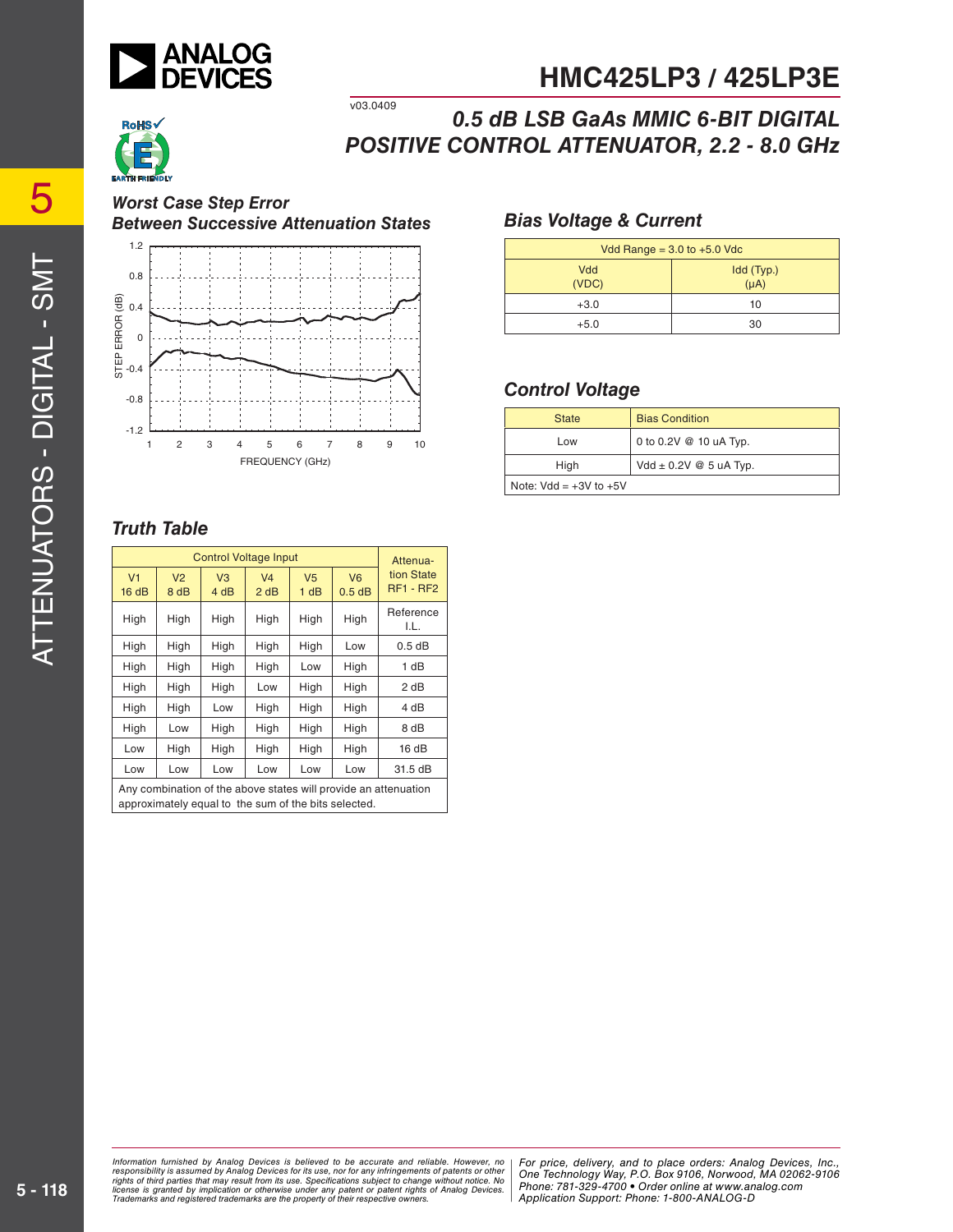



v03.0409 *0.5 dB LSB GaAs MMIC 6-BIT DIGITAL POSITIVE CONTROL ATTENUATOR, 2.2 - 8.0 GHz*

#### *Absolute Maximum Ratings*

| Control Voltage (V1 to V6)     | $Vdd + 0.5$ $Vdc$  |  |
|--------------------------------|--------------------|--|
| Bias Voltage (Vdd)             | $+7.0$ Vdc         |  |
| <b>Staorage Temperature</b>    | $-65$ to $+150$ °C |  |
| <b>Operating Temperature</b>   | $-40$ to $+85$ °C  |  |
| RF Input Power (2.4 - 8.0 GHz) | $+30$ dBm          |  |
| <b>ESD Sensitivity (HBM)</b>   | Class 1A           |  |



ELECTROSTATIC SENSITIVE DEVICE OBSERVE HANDLING PRECAUTIONS

#### *Outline Drawing*





#### NOTES:

1. LEADFRAME MATERIAL: COPPER ALLOY

2. DIMENSIONS ARE IN INCHES [MILLIMETERS]

- 3. LEAD SPACING TOLERANCE IS NON-CUMULATIVE
- 4. PAD BURR LENGTH SHALL BE 0.15mm MAXIMUM.
- PAD BURR HEIGHT SHALL BE 0.05mm MAXIMUM.
- 5. PACKAGE WARP SHALL NOT EXCEED 0.05mm.
- 6. ALL GROUND LEADS AND GROUND PADDLE MUST BE SOLDERED TO PCB RF GROUND.
- 7. REFER TO HITTITE APPLICATION NOTE FOR SUGGESTED LAND PATTERN.

#### *Package Information*

| <b>Part Number</b> | <b>Package Body Material</b>                       | <b>Lead Finish</b> | <b>MSL Rating</b>     | Package Marking <sup>[3]</sup> |
|--------------------|----------------------------------------------------|--------------------|-----------------------|--------------------------------|
| <b>HMC425LP3</b>   | Low Stress Injection Molded Plastic                | Sn/Pb Solder       | $MSL1$ <sup>[1]</sup> | 425<br><b>XXXX</b>             |
| HMC425LP3E         | RoHS-compliant Low Stress Injection Molded Plastic | 100% matte Sn      | $MSL1$ <sup>[2]</sup> | 425<br><b>XXXX</b>             |

[1] Max peak reflow temperature of 235  $^{\circ}$ C

[2] Max peak reflow temperature of 260 °C

[3] 4-Digit lot number XXXX

ed by Analog Devices is believed to be accurate and reliable. However, no [For price, delivery, and to place orders: Analog<br>umed by Analog Devices for its use nor for any infringements of patents or other [One Technologu W at may result from its use. Specifications subject to change without notice. No<br>polication or otherwise under any patent or patent rights of Analog Devices Phone: 781-329-4700 • Order online at www.a spective owners.  $\blacksquare$  Application S Information furnished by Analog Devices is believed to be accurate and reliable. However, no<br>responsibility is assumed by Analog Devices for its use, nor for any infringements of patents or other<br>rights of third parties th

*For price, delivery, and to place orders: Analog Devices, Inc., One Technology Way, P.O. Box 9106, Norwood, MA 02062-9106 Phone: 781-329-4700 • Order online at www.analog.com Application Support: Phone: 1-800-ANALOG-D*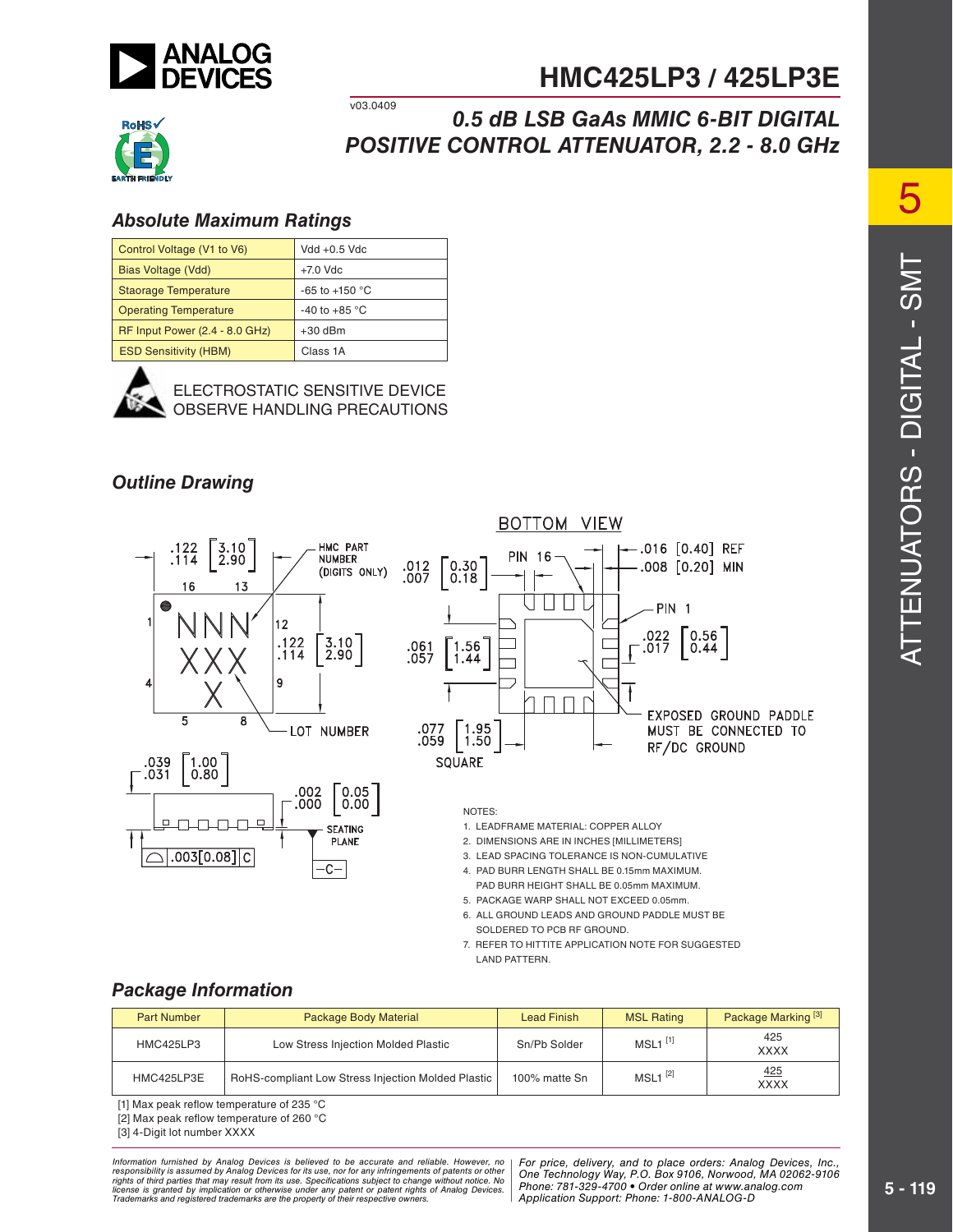



#### v03.0409 *0.5 dB LSB GaAs MMIC 6-BIT DIGITAL POSITIVE CONTROL ATTENUATOR, 2.2 - 8.0 GHz*

#### *Pin Descriptions*

| <b>Pin Number</b> | <b>Function</b> | <b>Description</b>                                                                      | <b>Interface Schematic</b> |
|-------------------|-----------------|-----------------------------------------------------------------------------------------|----------------------------|
| 1, 3, 10, 12      | <b>GND</b>      | Package bottom has an exposed metal paddle<br>that must also be connected to RF ground. | $\circ$ GND                |
| 2, 11             | RFIN, RFOUT     | This pin is DC coupled and matched to 50 Ohm.<br>Blocking capacitors are required.      |                            |
| 4, 5, 6, 7, 8, 9  | $V1 - V6$       | See truth table and control voltage table.                                              | $\circ$ Vdd<br>500         |
| 13, 14, 16        | N/C             | This pin should be connected to PCB RF ground to<br>maximize performance.               |                            |
| 15                | Vdd             | Supply Voltage.                                                                         |                            |

ed by Analog Devices is believed to be accurate and reliable. However, no [For price, delivery, and to place orders: Analog<br>umed by Analog Devices for its use nor for any infringements of patents or other [One Technologu W at may result from its use. Specifications subject to change without notice. No<br>polication or otherwise under any patent or patent rights of Analog Devices Phone: 781-329-4700 • Order online at www.a spective owners.  $\blacksquare$  Application S Information furnished by Analog Devices is believed to be accurate and reliable. However, no<br>responsibility is assumed by Analog Devices for its use, nor for any infringements of patents or other<br>rights of third parties th